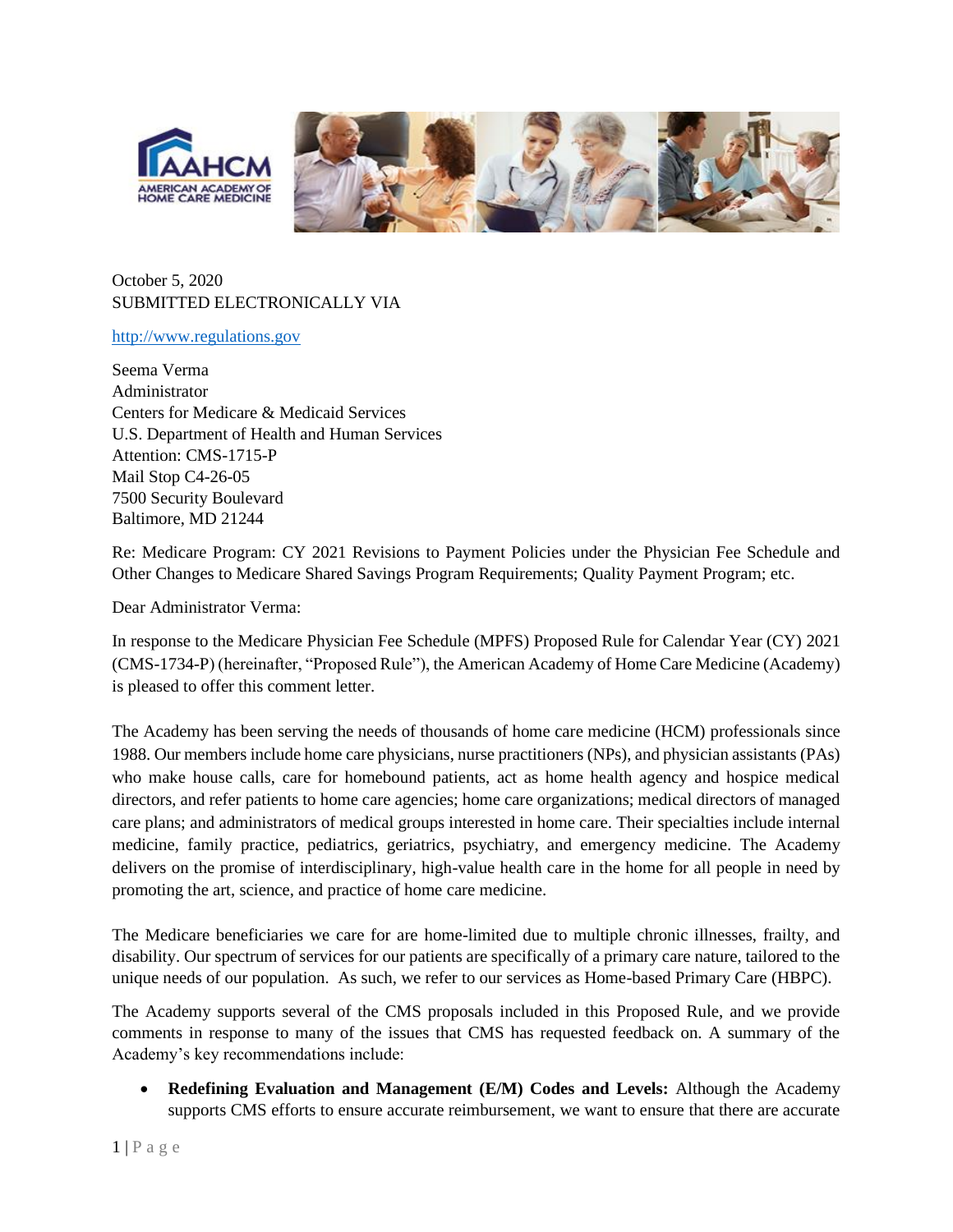and appropriate reimbursements for all E/M services across the board including home and domiciliary visits. Under the budget neutrality rule, these codes will experience an average negative 10% adjustment. We urge CMS to reconsider how this adjustment will disproportionately affect its most sick and frail population, especially during the COVID-19 pandemic, and not apply a negative payment adjustment to home and domiciliary visit codes and instead adjust the RVUs for these codes to maintain the reimbursement at 2020 levels. As primary care services, HBPC services captured by these codes should be included under E/M enhancements tailored towards primary care practitioners; HBPC services should not be negatively impacted by being classified as specialty services.

- **Improving Access to Telehealth Services:** The Academy does not support the exclusion of home and domiciliary E/M codes from Categories 1 and 3, the removal of audio-only visit codes, or the 16-day data collection requirement for remote physiological monitoring (RPM). We urge CMS to include all levels of home and domiciliary E/M code range under at least Category 3, if not Category 1 of the Medicare Telehealth Services List. As well, we urge CMS to ensure that these services can continued to be provided via audio only technology and that appropriate standards are adopted for this complex patient population, especially considering their cognitive and physical needs.
- **Medicare Shared Savings Program (MSSP):** The Academy is supportive of the complex patient bonus for the MIPS Value Pathway (MVP) and APM Performance Pathway (APP) as well as the updated definition of primary care services used in beneficiary assignment. However, we urge the agency to consider changes to its ACO quality standards and methodology for determining shared savings and losses.

The Academy's detailed comments and recommendations in response to these and other proposals follow.

## Redefining Office/Outpatient Evaluation/Management (E/M) Codes and Code Levels

### Impact of Budget Neutrality

In the CY 2020 PFS final rule, CMS finalized new values for CPT codes 99202 through 99215, and assigned RVUs to the new office/outpatient E/M prolonged visit CPT code 99XXX, as well as the new HCPCS code GPC1X. CMS finalized a policy to adopt the new office/outpatient E/M visit codes with an effective date of January 1, 2021. In accordance with section 1848(c)(2)(B)(ii)(II) of the Act, increases or decreases in RVUs may not cause the amount of expenditures for the year to differ by more than \$20 million from what expenditures would have been in the absence of these changes. If this threshold is exceeded, CMS adjusts to preserve budget neutrality.

While the Academy is supportive of ensuring accurate reimbursement for E/M services, it is imperative that there are accurate and appropriate reimbursements for all E/M services across the board, especially all primary care services, and not just for some settings or specialties at the expense of others. The budget neutrality provisions have a significant negative impact on HBPC services (i.e., home and domiciliary E/M codes). Specifically, the following home and domiciliary codes are being negatively adjusted by about 10% as demonstrated by the table below.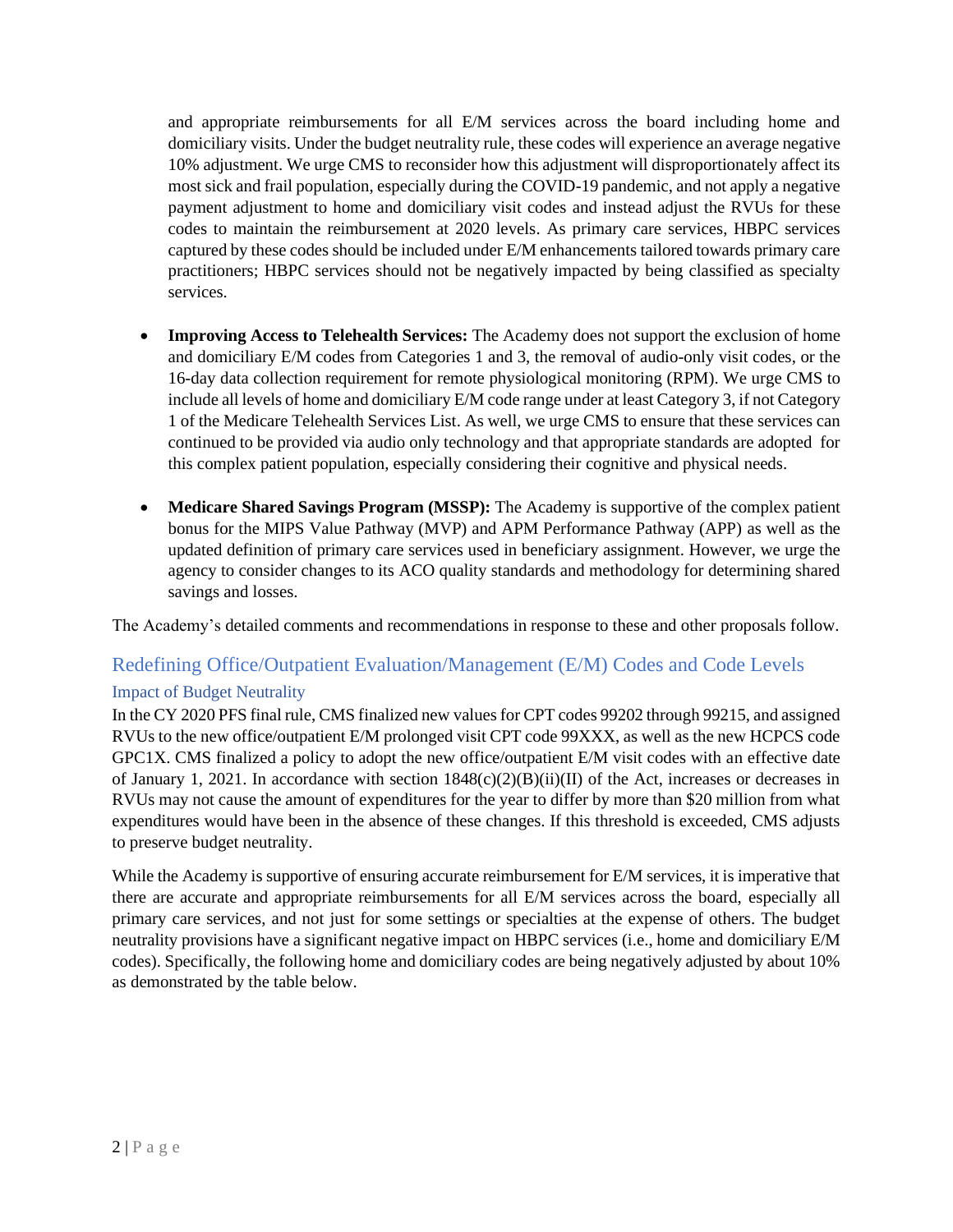|                    |                    |              | <b>Payment Rates</b> |          |           | 2018            |               |
|--------------------|--------------------|--------------|----------------------|----------|-----------|-----------------|---------------|
|                    |                    | <b>HCPCS</b> |                      | 2021     | Pct. Chg. | <b>ALLOWED</b>  |               |
| <b>Setting</b>     | Patient            |              | 2020                 |          |           | <b>SERVICES</b> | 2018 PAYMENT  |
|                    |                    | 99324        | \$55.58              | \$50.00  | $-10.0\%$ | 51,069          | \$2,015,328   |
|                    |                    | 99325        | \$80.84              | \$73.55  | $-9.0%$   | 51,991          | \$2,987,429   |
|                    | New                | 99326        | \$140.75             | \$129.04 | $-8.3%$   | 57,719          | \$5,554,900   |
| <b>Domiciliary</b> |                    | 99327        | \$189.11             | \$173.24 | $-8.4%$   | 64,058          | \$8,114,860   |
|                    |                    | 99328        | \$223.76             | \$204.21 | $-8.7%$   | 40,211          | \$5,991,020   |
|                    | <b>Established</b> | 99334        | \$61.35              | \$56.78  | $-7.5%$   | 481,904         | \$20,314,183  |
|                    |                    | 99335        | \$97.08              | \$89.36  | $-8.0%$   | 1,148,532       | \$75,387,582  |
|                    |                    | 99336        | \$137.14             | \$126.78 | $-7.6%$   | 1,566,395       | \$144,144,634 |
|                    |                    | 99337        | \$197.77             | \$181.95 | $-8.0%$   | 483,719         | \$63,866,723  |
| Home               | New                | 99341        | \$55.58              | \$50.33  | $-9.5%$   | 14,454          | \$551,595     |
|                    |                    | 99342        | \$79.76              | \$71.62  | $-10.2%$  | 43,430          | \$2,510,162   |
|                    |                    | 99343        | \$131.01             | \$118.07 | $-9.9%$   | 56,213          | \$5,190,517   |
|                    |                    | 99344        | \$185.86             | \$170.66 | $-8.2%$   | 72,743          | \$8,952,846   |
|                    |                    | 99345        | \$226.28             | \$207.76 | $-8.2%$   | 65,393          | \$9,947,580   |
|                    | <b>Established</b> | 99347        | \$55.58              | \$50.97  | $-8.3%$   | 196,332         | \$8,003,874   |
|                    |                    | 99348        | \$85.53              | \$78.07  | $-8.7%$   | 500,760         | \$30,217,749  |
|                    |                    | 99349        | \$131.01             | \$120.98 | $-7.7%$   | 1,122,906       | \$99,673,125  |
|                    |                    | 99350        | \$182.61             | \$167.75 | $-8.1%$   | 430,700         | \$53,518,649  |

These codes are used to support the delivery of primary care services in home and community settings, bringing care to the patient in a safe and comfortable setting. Office, home, and domiciliary code families have been modeled on one another by the CPT Editorial Panel to facilitate cross-walking valuations by the RUC for over two decades. When the Home Visit codes were initially valued (in 1997) they were determined to be more complex than the analogous office-based codes; when the Domiciliary/Group Home Codes were initially valued (in 2006), they were valued higher than the analogous Home Visit codes. Subsequent actions by the RUC have determined all three families to be essentially equivalent for over the past 10 years. Domiciliary and home visits have the same components as office visits and require similar levels of medical decision-making and therefore are closely analogous to the revalued codes. In particular, home and domiciliary services are the same as office/outpatient services in every way, except for the service location. They are relatively low volume services provided to a highly vulnerable population by professionals who are disproportionately affected by Medicare policy. We feel strongly that the precedents set by the RUC and CMS justifies maintaining the payment rates at equivalent levels.

Beneficiaries who receive HBPC services are complex and frail and the population that is at highest-risk for COVID-19 illness and death. HPBC practices are uniquely situated to mitigate the risk and spread of COVID-19 and other potentially widespread communicable diseases by keeping beneficiaries in their homes and out of higher-risk settings. Due to the nature of their work, HBPC providers are also more adept at managing risk as compared to other providers. During COVID-19, home-based care teams have demonstrated the ability to limit exposure risk for these vulnerable populations while continuing to provide medical care and manage beneficiaries' condition using telemedicine and advanced, point-of-service testing and monitoring technologies.

In a CMS [press release](https://www.cms.gov/newsroom/press-releases/cms-announces-new-federal-funding-33-states-support-transitioning-individuals-nursing-homes) published last month, the Agency emphasized the value of home and communitybased care in not only being more cost-effective but also as a preferred alternative by seniors and adults with disabilities seeking to maintain the dignity of independent living. Medical care delivered in the home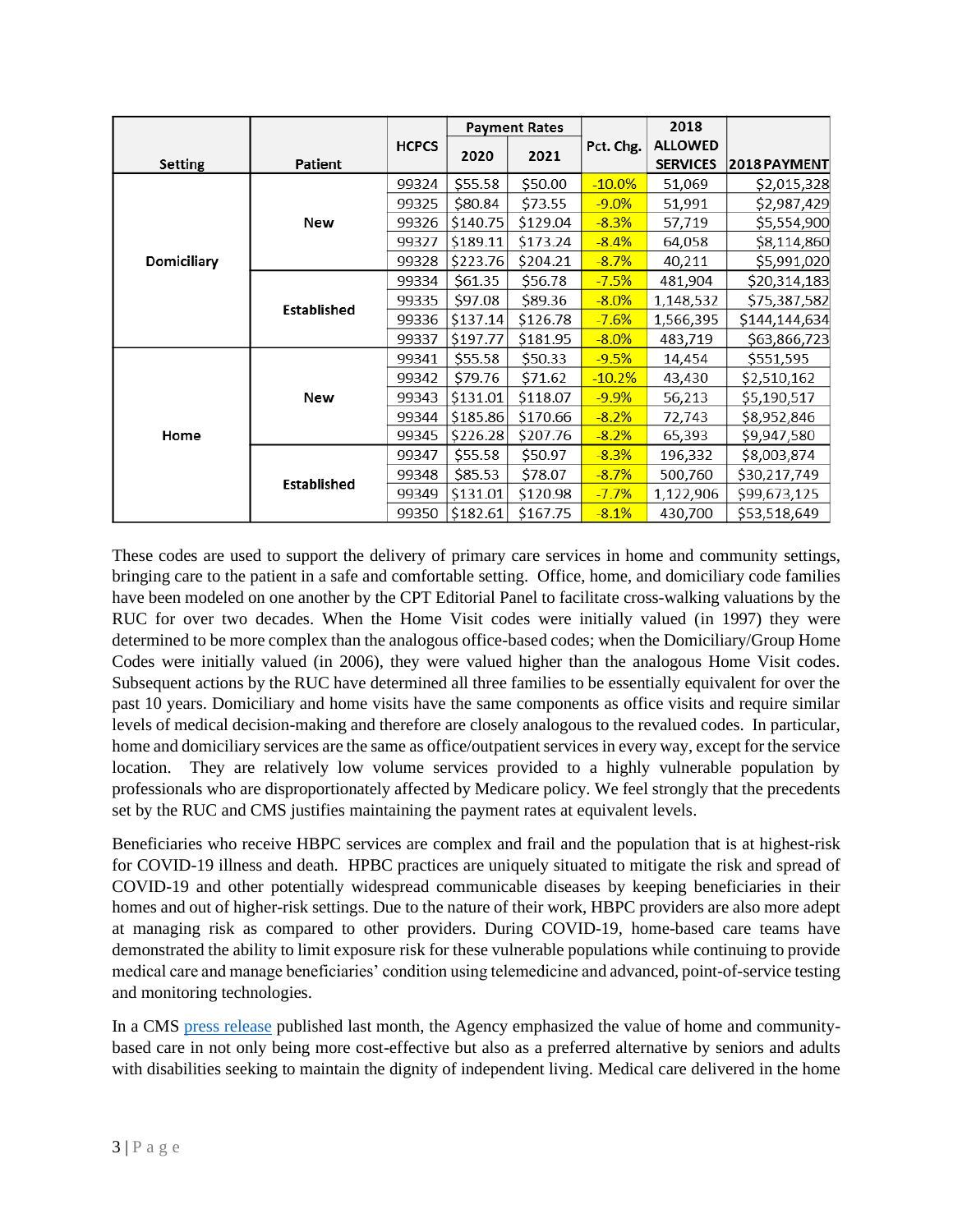creates value on many levels and accomplishes outcomes that would be difficult to obtain in a traditional care setting alone:



HBPC is already relatively underpaid as it relates to time and complexity due to the logistics of providing home and domiciliary E/M visits. Many HBPC practices often rely on alternative funding sources to help mitigate this undervaluation, which can be in the form of grants or subsidized support from larger health system. Further reductions to these codes threaten access to primary care services for the frailest and sickest population that often also lacks appropriate social and/or technological supports to care. This negative adjustment makes it difficult for physicians to continue providing care for this patient population as the sustainability of their practice is heavily dependent upon reimbursement for home and domiciliary E/M codes.

The Academy urges the Agency to consider the nursing facility care (99304 – 99318) and domiciliary (99324 – 99337) and home visits (99341 – 99350) to be analogous to the office/outpatient visit codes and make a positive adjustment to the work RVUs and reimbursements for those codes, and at a minimum to at least maintain payment rates at 2020 levels. The budget neutrality adjustment offers an opportunity to correct the relative underpayment for HBPC providers.

We understand that the RUC will be reviewing these codes in the near future so any increase in valuation by CMS would be temporary–likely for one or two years. Our primary concern is that beneficiaries continue to have access to these services in the near term and therefore we ask that CMS revise the work RVUs to the extent necessary to maintain the payment rate for these codes at 2020 levels. Additional changes in value can wait until the RUC reviews these codes and sends its recommendations to CMS. Given the relatively small volume of services reported under these codes, we do not expect that this change would negatively impact the conversion factor. Our estimate of the RVUs required to achieve this outcome are shown below.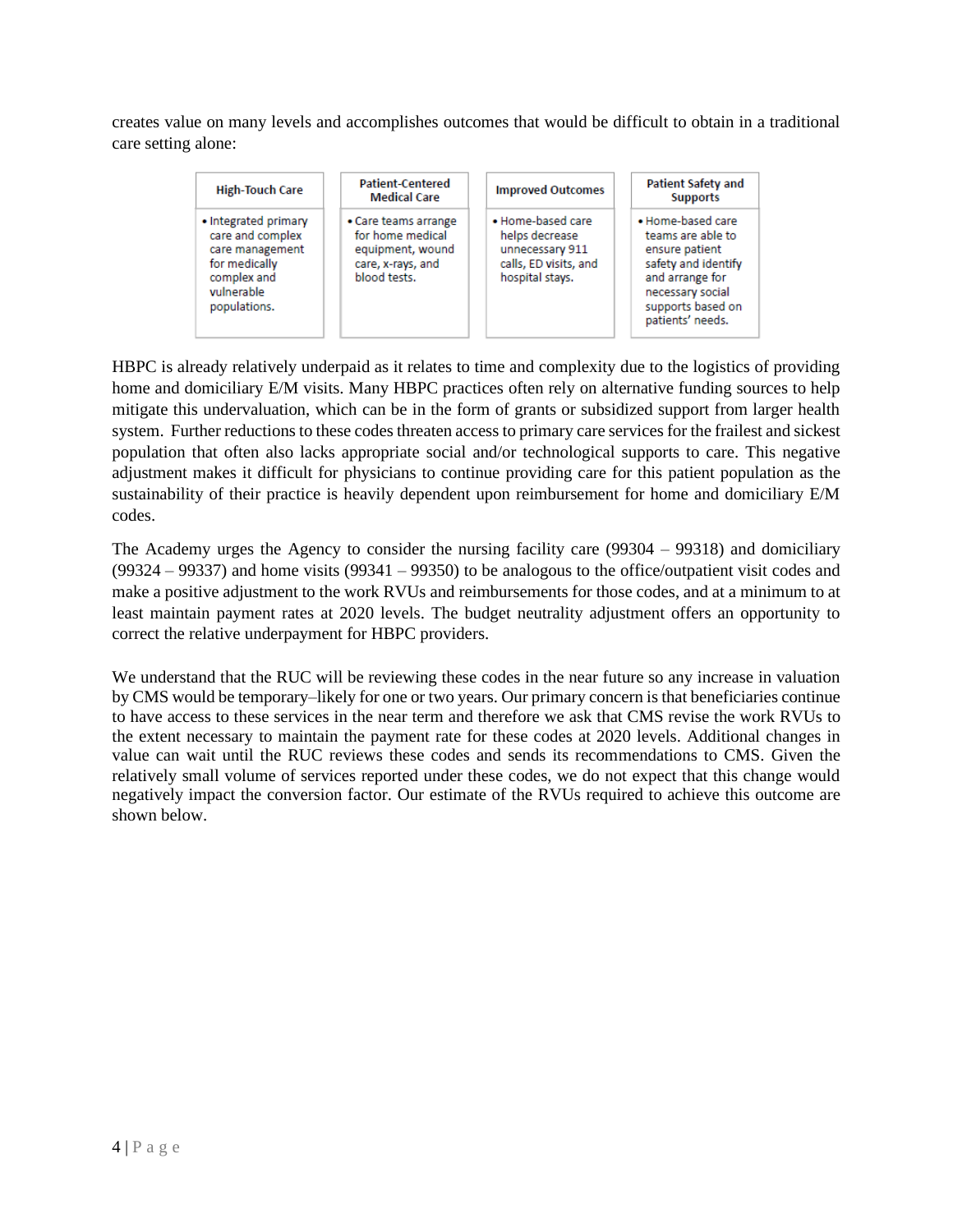| <b>Setting</b>                    | <b>Patient</b>                               | <b>HCPCS</b> | <b>Recommend Work</b><br><b>RVU</b> |
|-----------------------------------|----------------------------------------------|--------------|-------------------------------------|
| <b>Nursing</b><br><b>Facility</b> |                                              | 99304        | 1.90                                |
|                                   | <b>Initial</b>                               | 99305        | 2.70                                |
|                                   |                                              | 99306        | 3.52                                |
|                                   |                                              | 99307        | 0.88                                |
|                                   |                                              | 99308        | 1.33                                |
|                                   | Subsequent                                   | 99309        | 1.79                                |
|                                   |                                              | 99310        | 2.69                                |
|                                   |                                              | 99315        | 1.48                                |
|                                   | <b>Discharge Service</b>                     | 99316        | 2.19                                |
|                                   | <b>Annual nursing</b><br>facility assessment | 99318        | 1.96                                |
| <b>Domiciliary</b>                |                                              | 99324        | 1.18                                |
|                                   |                                              | 99325        | 1.75                                |
|                                   | <b>New</b>                                   | 99326        | 2.99                                |
|                                   |                                              | 99327        | 3.95                                |
|                                   |                                              | 99328        | 4.70                                |
|                                   |                                              | 99334        | 1.21                                |
|                                   | <b>Established</b>                           | 99335        | 1.96                                |
|                                   |                                              | 99336        | 2.78                                |
|                                   |                                              | 99337        | 4.07                                |
| Home                              |                                              | 99341        | 1.17                                |
|                                   |                                              | 99342        | 1.77                                |
|                                   | <b>New</b>                                   | 99343        | 2.93                                |
|                                   |                                              | 99344        | 3.85                                |
|                                   |                                              | 99345        | 4.66                                |
|                                   |                                              | 99347        | 1.14                                |
|                                   | <b>Established</b>                           | 99348        | 1.79                                |
|                                   |                                              | 99349        | 2.64                                |
|                                   |                                              | 99350        | 3.74                                |

**Table 1 Recommended Work RVUs to Maintain 2020 Payment Rates**

We also ask CMS to consider allowing the complexity adjustment code (GPC1X) to be reported with these codes.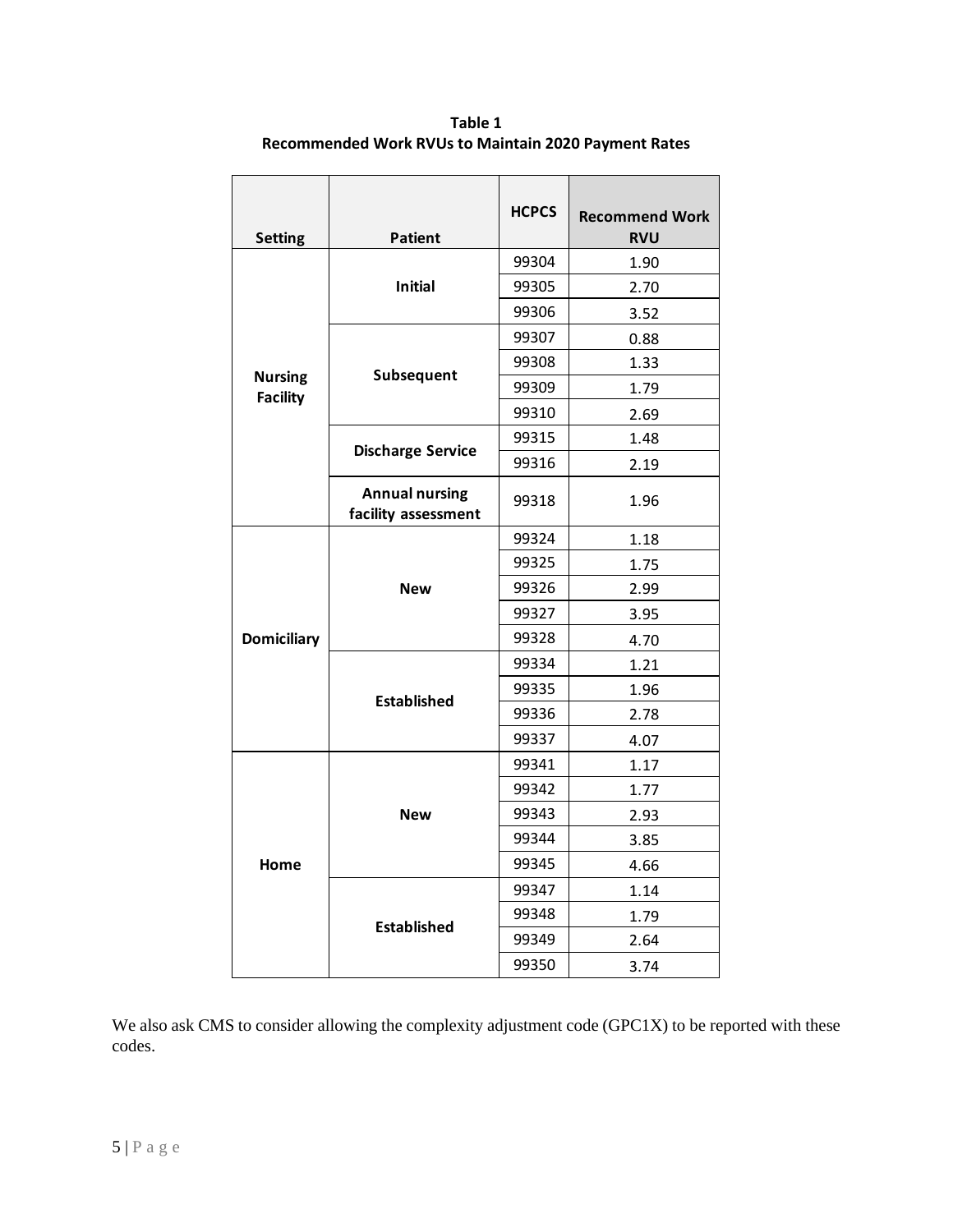#### Coding Documentation for E/M Service Level

In the CY 2020 MPFS Final Rule, CMS finalized a policy to adopt a new coding guidance framework effective January 1, 2021. Under this new CPT coding framework, history and exam will no longer be used to select the level of code for office/outpatient E/M visits, specifically for CPT codes 99201 through 99215. Instead, an office/outpatient E/M visit will include a medically appropriate history and exam, when performed. For levels 2 through 5 office/outpatient E/M visits, selection of the code level to report will be based on either the level of the medical decision making (MDM) or total time personally spent by the reporting practitioner on the day of the visit.

The Academy commends CMS efforts in reducing administrative burden and updating its code sets to better reflect the current practice of medicine. However, we would encourage the Agency to extend these documentation flexibilities to home and domiciliary visit codes. Based on the referenced codes, CPT 99201- 99214, it would be appropriate that the changes apply to other outpatient settings and not just in-office visits. The application of this policy for AAHCM providers significantly reduce coding complexity and paperwork burden. Many providers, especially those parts of health systems, treat patients in multiple settings. It will be incredibly confusing and burdensome for primary care providers to have to remember and utilize different coding and documentation guidelines depending on the setting the patient is seen in. (e.g., Geriatric Clinic and house call days, inpatient palliative and in-home primary based care).

### Improving Access to Telehealth Services

### Medicare Telehealth Services List – Category 1

After considering public requests for adding Category 1 services to the Medicare telehealth list, identifying services through an internal review for addition to the list, and reviewing the services added on an interim basis during the COVID-19 public health emergency (PHE), CMS is proposing to add the following to the Medicare telehealth services list on a Category 1 basis for CY 2021: 99334/99335 (Domiciliary, Rest Home, or Custodial Care services) & 99347/99348 (Home Visits). CMS notes that while the home is generally not a permissible telehealth originating site, the domiciliary/home visit services could be billed as telehealth only for treatment of a substance use disorder or co-occurring mental health disorder under the flexibility afforded by the SUPPORT for Patients and Communities Act.

The Academy supports CMS efforts to increase access to telehealth services by permanently adding certain services to its Category 1 list. However, allowing domiciliary and home visit codes to be billed as telehealth only for the treatment of a substance use disorder or co-occurring mental health disorder under the SUPPORT Act is limiting. HBPC patients with other serious conditions also highly benefit from telehealth visits. CMS should include all levels of service for the home and domiciliary CPT code range under Category 1 for CY 2021:

- New Patient Home Visit CPT range 99341-99345 and Established Patient Home Visit Range CPT 99347-99350
- New Patient Domiciliary CPT range 99324-99328 and Established Patient Domiciliary Range CPT 99334-99337

This ensures that seniors have continued access to telehealth services beyond the PHE if and/or when there is a legislative change to revise the originating site and geographic restrictions so patients can receive care where they are.

### Medicare Telehealth Services List – Category 3

CMS is proposing to create a new category of criteria – Category 3 – for adding services to the Medicare telehealth list on a temporary basis through the end of the calendar year in which the PHE ends: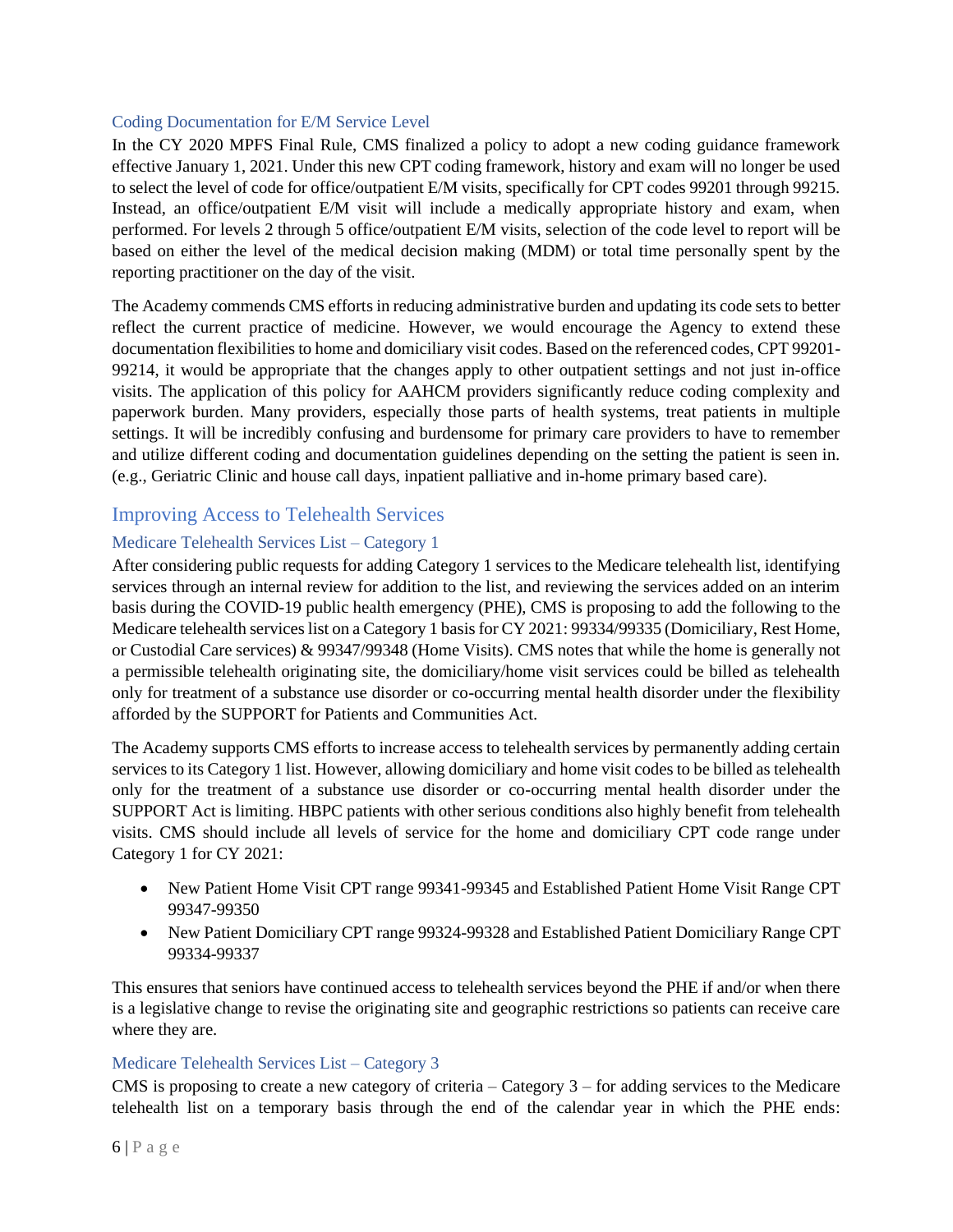99336/99337 (Domiciliary, Rest Home, or Custodial Care services, Established patients) & 99350 (Home Visits, Established Patients).

We appreciate CMS continuing telehealth flexibilities through the end of the calendar year in which the PHE ends. However, as stated above, the Academy believes CMS should include all levels of service for the home and domiciliary CPT code range under at least Category 3, if not Category 1.

- New Patient Home Visit CPT range 99341-99345 and Established Patient Home Visit Range CPT 99347-99350
- New Patient Domiciliary CPT range 99324-99328 and Established Patient Domiciliary Range CPT 99334-99337

Providers do not know the level of service they will report before seeing a patient as it either depends on the level of complexity presented during the visit and/or how much overall time may have been spent on counseling and coordination of care. The current proposed rule only includes level 1-2 established patient home visit levels of service, which are the least commonly reported according to national E/M benchmark data. These populations face disproportionately high access and equity issues. Patients that are homelimited typically have multiple comorbidities in addition to challenging medical, functional, and social issues that are addressed during comprehensive HBPC assessments. Additionally, CMS included the two highest levels of domiciliary codes but no lower levels of service. This could pose a concern for abuse as there are no permanent lower level domiciliary visit codes available under Category 1 if it were a less complex problem to address an acute uncomplicated problem. Finally, for all telehealth services, CMS should provide clear guidance on the billing requirements, for example, when a modifier is or is not required and which modifier should be billed. This will reduce unnecessary billing burden for physicians who are trying to ensure they can continue providing care for their complex patient population.

# Remote Physiologic Monitoring (RPM) Services

## Auxiliary Personnel

CMS is proposing to allow auxiliary personnel to furnish services described by CPT codes 99453 and 99454 under general supervision of the billing physician or practitioner.

- 99453 Remote monitoring of physiologic parameter(s) (e.g., weight, blood pressure, pulse oximetry, respiratory flow rate
- 99454 Remote monitoring of physiologic parameter(s) (e.g., weight, blood pressure, pulse oximetry, respiratory flow rate), initial; device(s) supply with daily recording(s) or programmed alert(s) transmission, each 30 days

The Academy supports CMS expanding scopes of practice for auxiliary personnel. As physicians go into the community and patients' homes, we find it helpful to have other members of the interdisciplinary team assisting in furnishing certain services.

## Data Collected Within A Given Period

After the PHE, CMS will revert to requiring that these services are furnished to established patients and require that 16 days of data be collected within 30 days to meet the requirements for CPT codes 99453 and 99454. CMS is seeking comment on whether the current RPM coding accurately and adequately describes the full range of clinical scenarios that RPM services may benefit patients. Specifically, CMS notes that some patients may not require remote monitoring for 16 days or more in a 30-day period, and that for some patients, continuous short-term monitoring might be more appropriate (e.g., several times a day, over a period of 10 days, etc.).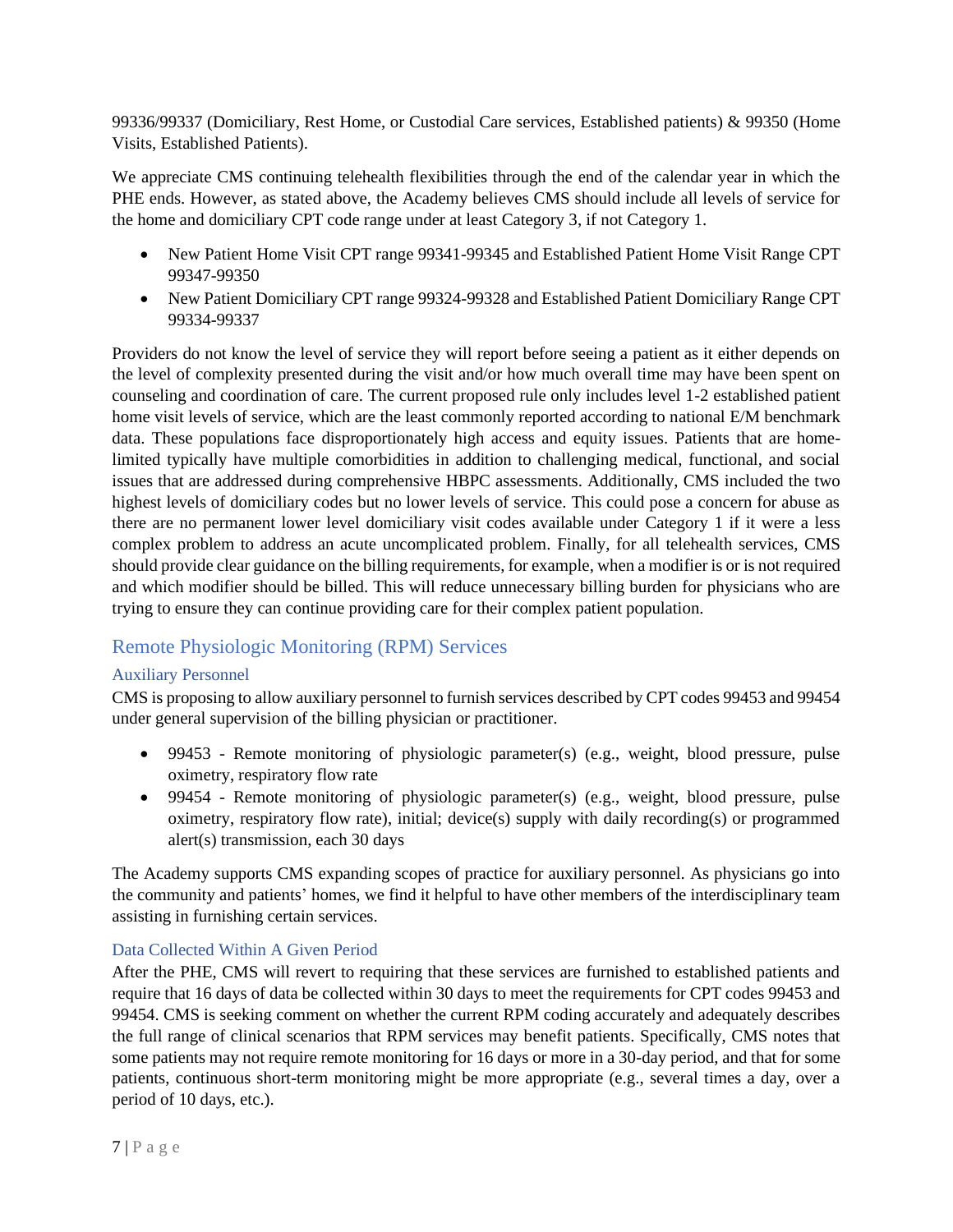We would like to caution requiring 16 days of data to be collected within a 30-day period and urge CMS to adopt a different standard that takes into account populations with cognitive and physical issues, such as those with dementia and ADL needs. Unless a device is continuously running, it is unlikely to be able to collect enough data to meet this requirement, especially for the home care medicine patient population. These patients often require assistance with activities of daily living (ADLs) and may either forget to put or turn on their medical device on a consistent basis within a 30-day period. However, the data collected through RPM is still valuable and informative for patient care and monitoring, and still needs to remain an option for this patient population. The Academy agrees with CMS that some patients may not require remote monitoring for 16 days or more in a 30-day period, and that for some patients, continuous shortterm monitoring might be more appropriate such those with hypertension and asthma. We recommend that CMS remove the 16-day requirement and consider other costs of RPM services not currently covered under existing codes such as delivery costs associated with providing equipment, preventative maintenance efforts, and internet/network access for patients limited to device use. Most devices today used for RPM services offer embedded technology that connects to a network that providers pay to access on behalf of the patient. This network access is limited to the transmission of data from the assigned device and is an incremental cost to providers who provide care in underserved areas.

### Audio-only Visit Codes

CMS is proposing to stop recognizing these codes as covered services under the PFS after the end of the PHE because, outside the context of the PHE, CMS is unable to waive the requirement that telehealth services be furnished using interactive telecommunications systems that include two-way, audio/visual communication technology.

The Academy cautions against removing audio-only visit codes after the PHE. Post COVID-19, many physician practices, and the patients they serve will continue to remain heavily reliant on telehealth services for the foreseeable future. Removing the codes will disproportionally put patients without a means to technology or access to the internet at risk of not having access to care. Many complex home-limited patients are without wi-fi, computers, or smart devices or may be cognitively or physically impaired in using video technology. Therefore, they require medical intervention and guidance via audio-only telephone calls when they are not receiving in-person care. The Academy urges CMS to permanently implement a separate payment for telephone-only services that specifies what is included in the telephone visit. This could mean creating time-based codes for E/M (additive over 7 days). This would be incredibly valuable for providers providing a telephonic visit to complex patients when the work is separate and distinct from care management services such as chronic care management.

### Direct Supervision

CMS is proposing to extend the policy that direct supervision can be satisfied by the virtual presence of the supervising physician/practitioner using interactive audio/video real-time communications technology to the later end of the calendar year in which the PHE ends or December 31, 2021. The Academy supports this proposal to allow direct supervision to be satisfied by the virtual presence of the supervising physician/practitioner. We believe it increases access to care especially during the COVID-19 pandemic.

## Delineating Scopes of Practice and Related Issues

## Supervision of Diagnostic Tests by Certain NPPs

CMS is proposing to amend the regulations on a permanent basis to specify that supervision of diagnostic psychological and neuropsychological testing services can be done by nurse practitioners (NPs), certified nurse specialists (CNSs), physician assistants (PAs), or certified nurse-midwives (CNMs) to the extent that they are authorized to perform the tests under applicable State law and scope of practice. CMS is proposing,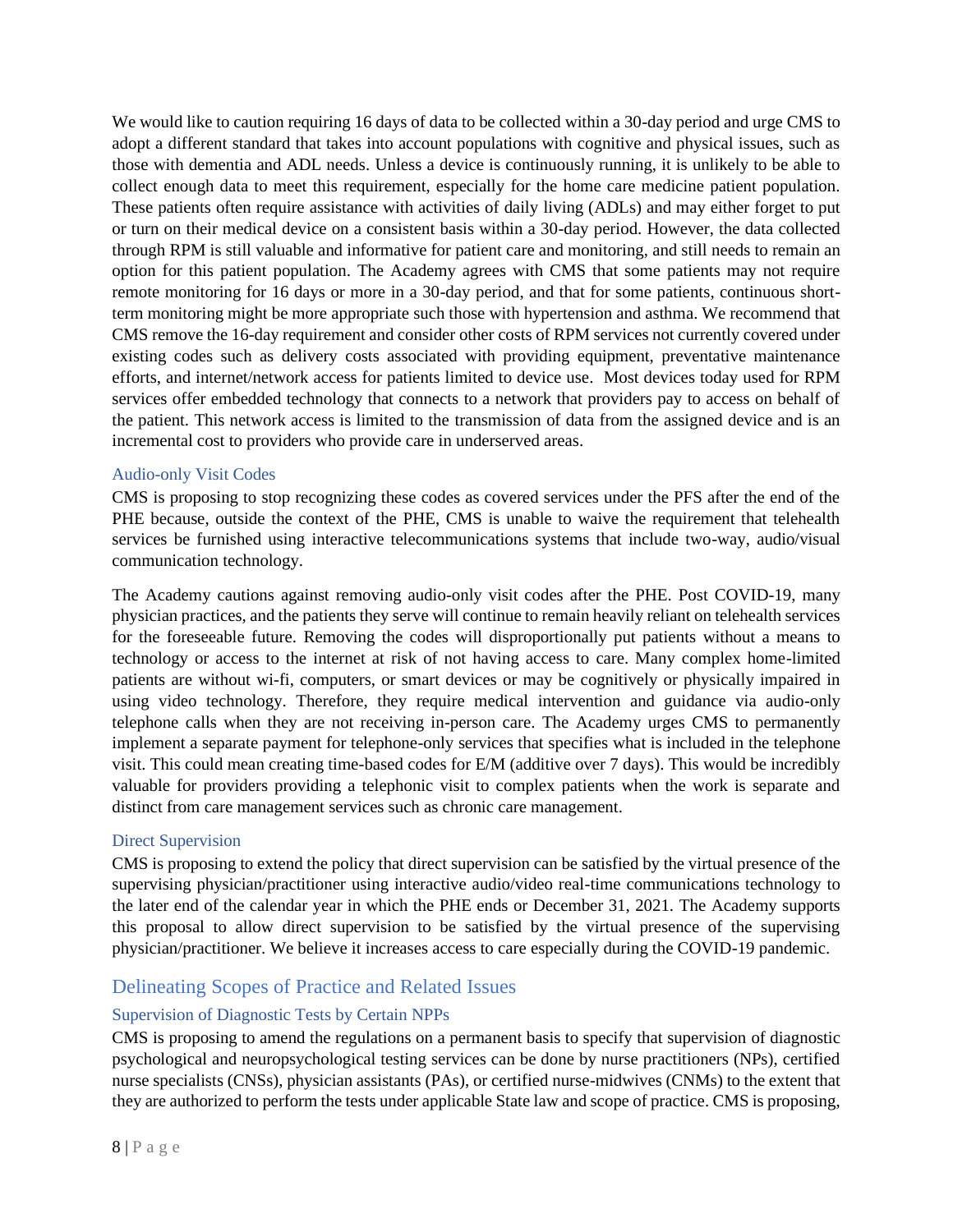on a permanent basis, that diagnostic tests performed by a PA in accordance with their scope of practice and State law do not require the specified level of supervision assigned to individual tests. CMS is proposing to permanently remove the requirement for a general level of physician supervision for diagnostic tests performed by a PA. We are supportive of this proposal that clarifies the level of care NPPs can provide. We believe the removal of certain supervision requirements will expand access to COVID-19 diagnostic testing.

#### Home Infusion Therapy Services

CMS is proposing that for home infusion therapy services effective beginning CY 2021, physicians are expected to continue their current practice of discussing options available for furnishing infusion therapy under Part B and documenting their discussions in their patients' medical records prior to establishing a home infusion therapy plan of care. There will not be a mandatory form or guideline on how physicians need to inform their patients. The Academy supports this proposal and appreciates the flexibility afforded to providers.

## Medicare Shared Savings Program (MSSP)

### Establishing a Smaller Measure Set for ACOs

CMS is proposing to decrease the number of measures from 23 to 6, and the number of actively reportable measures from 10 to 3. The proposed APP would replace the current Shared Savings program quality measure set to simplify reporting requirements. The new APP framework would also be weighted different, with quality accounting for 50 percent, PI accounting for 30 percent, IA accounting for 20 percent, and cost accounting for 0 percent. ACOs would be scored on the measures they choose to report but would receive zero points for those they do not report. Further, CMS proposes to remove the phase in approach for quality reporting. Regardless of performance year and agreement period, all ACOs would be scored on the same 3 actively reportable quality measures: 1) Diabetes: Hemoglobin A1C Poor Control (>9%); 2) Preventive Care and Screening: Screening for Depression and Follow-Up Plan; and 3) Controlling High Blood Pressure.

While we appreciate the more streamlined measures for quality reporting and decreasing the total number, 2 of the 3 measures (A1c and controlling high blood pressure) are not appropriate for this patient population. Current measures in the MSSP, as well as other Medicare programs and models, are not clinically appropriate or applicable to a frail, seriously ill, and home-limited patient population (i.e., those treated by home care medicine practices). We are concerned that even though physicians are delivering high-touch, high-quality, and clinically appropriate care to this medically complex patient population, they are penalized under these programs due to the quality measures. Additionally, this deters others from participating in the program. Thus, we urge CMS to adopt a more clinically appropriate measure set that is inclusive of complex, chronic care patients. We recommend 2 replacement measures from the Home Based Primary and Palliative Care Data Registry: 1) Telephone Contact, Virtual, or In-person Visit Within 48 Hours of Hospital Discharge of Home-Based Primary Care and Palliative Care Patients, and 2) Medication Reconciliation within 2 Weeks of Hospital Discharge of Home-Based Primary Care and Palliative Care Patients. Additionally, we request that CMS review the following publication that identifies large gaps in which home visits are not included in meaningful measures: *[To What Extent Are the Centers for Medicare](https://www.acpjournals.org/doi/pdf/10.7326/M20-0235)  [& Medicaid Services 2019 MIPS Quality Measures Inclusive of Home-Based Medical Care?](https://www.acpjournals.org/doi/pdf/10.7326/M20-0235)* We would be happy to meet and discuss further with the Agency.

### Revising the Shared Savings Program Quality Performance Standard

CMS is proposing to raise the quality performance standard for all ACOs from the 30th percentile to the 40th percentile across all MIPS quality performance category scores, with the exclusion of providers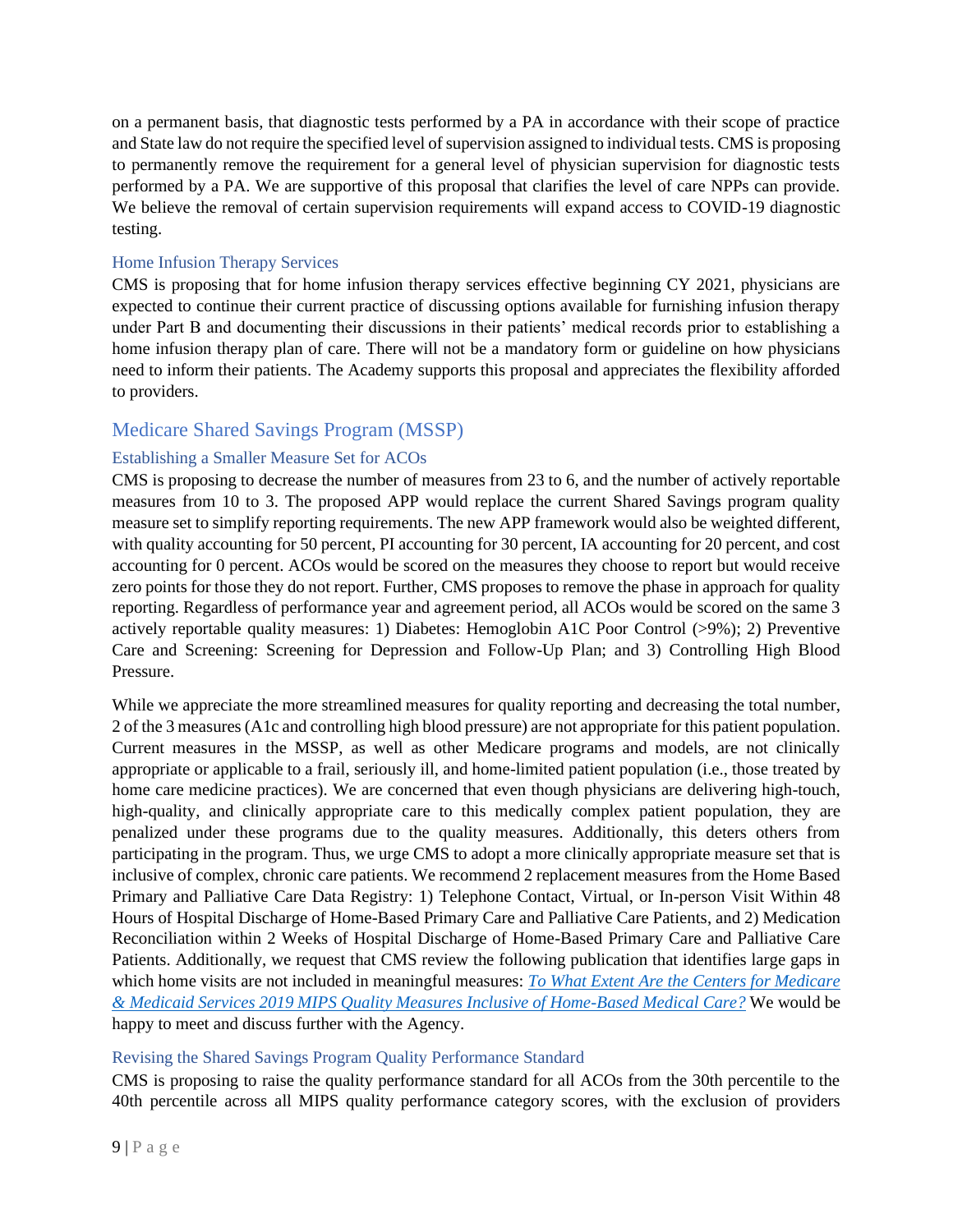eligible for facility-based scoring. CMS conducted a data analysis using 2018 reporting data that showed 95 percent of ACOs would meet the new 40th percentile requirement.

While the Academy recognizes that a trade-off exists between setting an appropriate quality standard and the use of suitable measures, we do not support raising the overall quality performance standard. Given the chronic and complex care population we serve, our providers already find it difficult to meet the current 30<sup>th</sup> percentile requirement. Many quality measures are not appropriate for our patient population and raising the standard would unjustly penalize those ACOs providing care to the tail end of patient population. HBPC physicians participating in ACOs often care for the most-sick patients in the system with multiple chronic conditions that would otherwise be bound to long-term institutional care settings.

### Updating the Definition of Primary Care Services Used in Beneficiary Assignment

CMS is proposing to include certain codes for technical changes to the definition of primary care starting January 1, 2021. CMS is proposing to revise the following primary care services codes to account for online digital E/M, assessment of and care planning for patients with cognitive impairment, chronic care management, non-complex chronic care management, principal care management, and psychiatric collaborative care management. CMS defines online digital evaluation, or e-visits, to be non-face-to-face, patient-initiated communications using online patient portals. The chronic disease management code requires two or more chronic conditions that place the patient at a significant risk of death or co-morbidities. Other requirements are applied to the following new codes: non-complex chronic care management, principal care management, and psychiatric collaborative care management.

We are supportive of this proposal to update the definition of primary care services. We support the inclusion of the HCPCS code G2010 (virtual communication) as well.

### Methodology for Determining Shared Savings/Losses based on ACO Quality Performance

For all tracks, CMS is proposing to revise the regulations and requirements that ACOs must meet to qualify for a shared savings payment beginning on January 1, 2021. If the ACO is eligible to share in savings and meets the proposed quality performance standard, the ACO will receive the maximum sharing rate up to the performance payment limit. However, if an ACO fails to meet the proposed quality performance standard, the ACO would be ineligible to share in savings. CMS is also proposing to modify the methodology for determining shared losses under Track 2 and the ENHANCED track. The new calculation for calculating shared losses would begin on January 1, 2021. The quality score of the ACO will also be used to calculate shared losses.

We commend the Agency in its efforts to continuing to support ACOs that serve complex, high-cost, and frail patients. However, the Academy believes that there needs to be a more appropriate shared savings methodology for ACOs that serve a disproportionately complex, frail, and functionally limited population. It will be helpful to apply both a 2.5% regional adjustment cap and a frailty risk adjustment for ACOs that primarily care for complex, frail patient populations. Additionally, patients that fall under the categories listed above qualify for institutionalization but instead are provided home-based primary care services allowing patients to remain in their home. We urge CMS, if possible, to retroactively apply these adjustments to PY 2020. It may also be beneficial to consider if ACOs participating in the enhanced track, that are treating especially sick populations, should be regionally adjusted at all. Alternative models to regional adjustment should be considered.

### ACO Attribution

For NP owned and/or practices primarily staffed by NPs, it is a difficult task to ensure patients are properly attributed to the practice due to several reasons. Most NP driven practices do not have a physician to